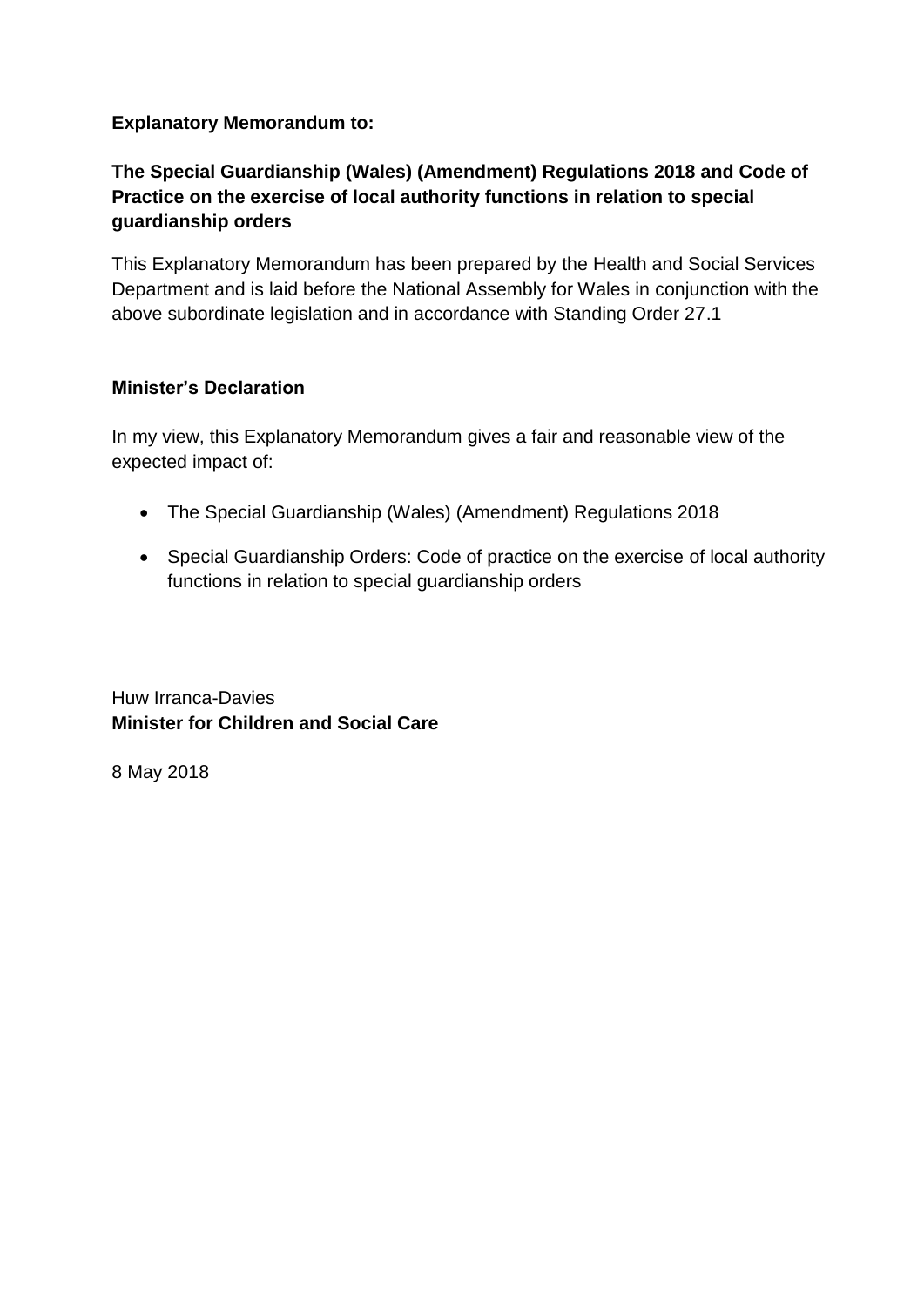# **1. Description**

This Explanatory Memorandum relates to *The Special Guardianship (Wales) (Amendment) Regulations 2018* ('the Regulations') and the *Special Guardianship Orders: Code of Practice on local authority functions in relation to special guardianship orders* ('the Code of Practice'), which will come into force in July 2018. The Regulations make amendments to the Special Guardianship (Wales) Regulations 2005 in respect of matters to be included in local authority reports to the court, and provision of special guardianship support services to former looked after children living in another local authority area. The Code of Practice places requirements on local authorities relating to the exercise of their functions in relation to special guardianship orders.

## **Matters of special interest to the Constitutional and Legislative Affairs Committee**

No specific matters have been identified.

### **2. Legislative background**

Special Guardianship Orders (SGOs) were introduced in England and Wales in December 2005, as a new permanence option for children, when section 115(1) of the Adoption and Children Act 2002 inserted new sections 14A-F into the Children Act 1989. The powers enabling these Regulations to be made are contained in sections 14A(8)(b), 14F and 104(4) of the Children Act 1989. The Regulations are being laid under the negative procedure.

Provisions concerning SGOs in Wales were made under the Special Guardianship (Wales) Regulations 2005, supported by statutory guidance issued under section 7 of the Local Authority Social Services Act 1970 (NAfW Circular 26/06). The guidance ceased to have statutory force in April 2016 when section 7 no longer applied to local authorities in Wales on implementation of the Social Services and Well-being (Wales) Act 2014. The guidance is being replaced by the Code of Practice, which is being issued under section 145 of the 2014 Act, which gives local authorities the power to issue codes on the exercise of social services functions. Local authorities, when exercising their functions in respect of SGOs, will be required to act in accordance with the requirements contained in the code and have regard to any guidelines contained within it.

Changes to the Special Guardianship (Wales) Regulations 2005 will be subject to the negative procedure. The making of the new code of practice will be subject to the procedure under section 146 of the Social Services and Well-being (Wales) Act 2014 which requires that it is laid before the Assembly for 40 days and then, in the absence of a resolution not to approve it, the code is brought into force on 2 July 2018 by an appointed day order.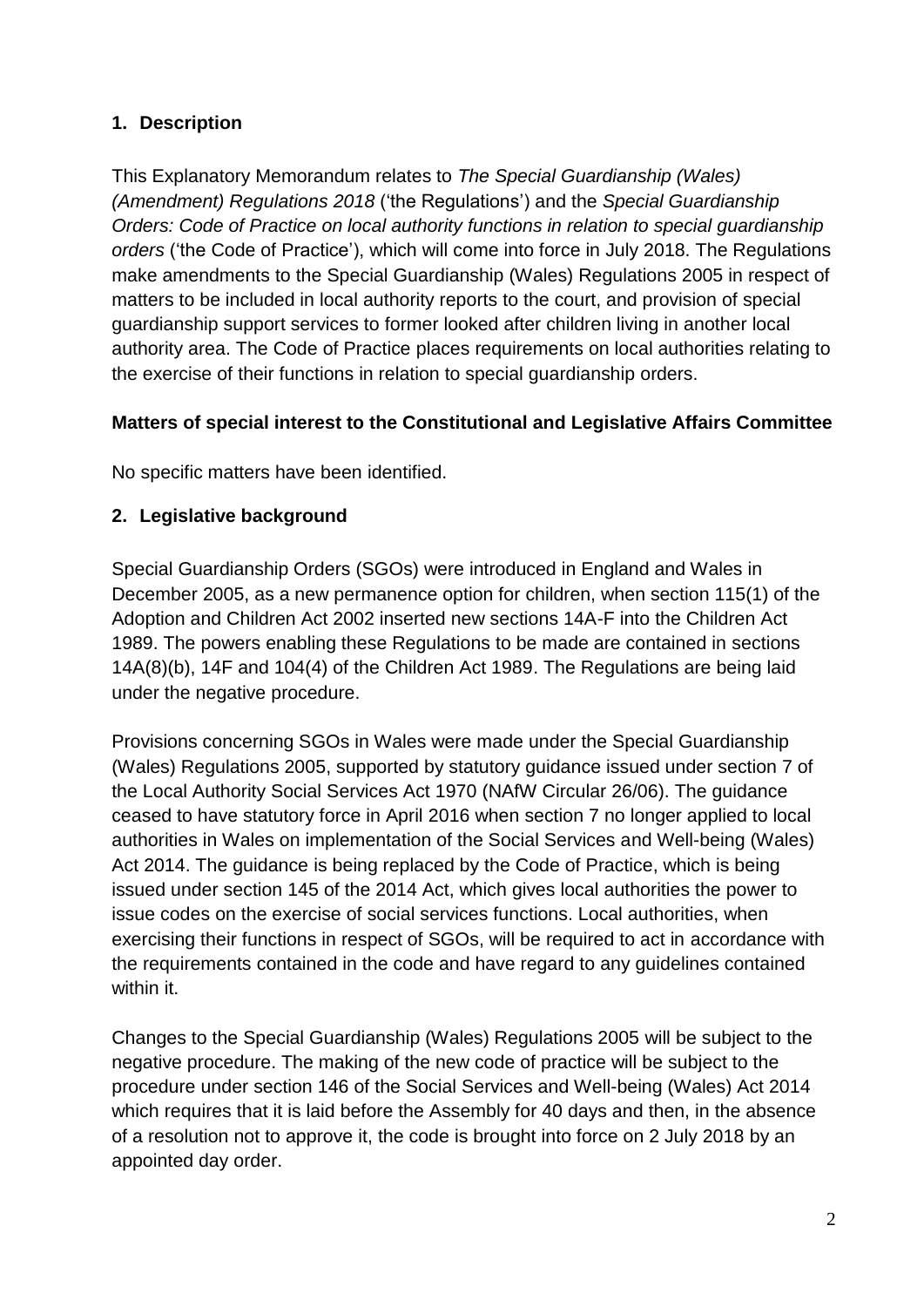## **3. Purpose & intended effect of the legislation**

The purpose of the Regulations is to:

- Amend the Schedule to the Special Guardianship (Wales) Regulations 2005 which lists the matters which the local authority must deal with in their report for the court about the suitability of the applicants to be special guardians. The proposed matters aim to give a more holistic assessment of the proposed arrangement, including any risk factors and how these will be addressed, to reinforce the aim of ensuring that the arrangement effectively supports the child up to the age of 18.
- Clarify which local authority is responsible for providing special guardianship support services to former looked after children living in another local authority area, through a new regulation specifying that the local authority which looked after a child immediately before a special guardianship order was made must continue to meet any identified special guardianship support needs for three years, regardless of where the child is living. There is an exception to this, in that where financial support was being provided by the local authority before the making of the order, that local authority will remain responsible for ongoing financial support as long as the family in question qualifies for payments.
- Require the local authority which is providing special quardianship support services to a former looked after child (living in another local authority area) to review those services not later than three months before the end of a three year period, to notify the local authority where the person receiving the support lives of any continuing need for support, and to refer the person to relevant local information, advice and assistance.

The purpose of the Code of Practice for local authorities is to replace the guidance issued by the Welsh Government in 2005, and which has since lost its statutory basis.

The Code of Practice relates to the functions conferred on local authorities by sections 14A-F of the Children Act 1989 in relation to Special Guardianship and the Special Guardianship (Wales) Regulations 2005, as amended by the Regulations.

The Code of Practice covers the following areas:

 Chapter 1: Preamble. This sets out the broad legislative and policy framework for SGOs, and sets out the rights-based outcomes that should be achieved for children subject to SGOs.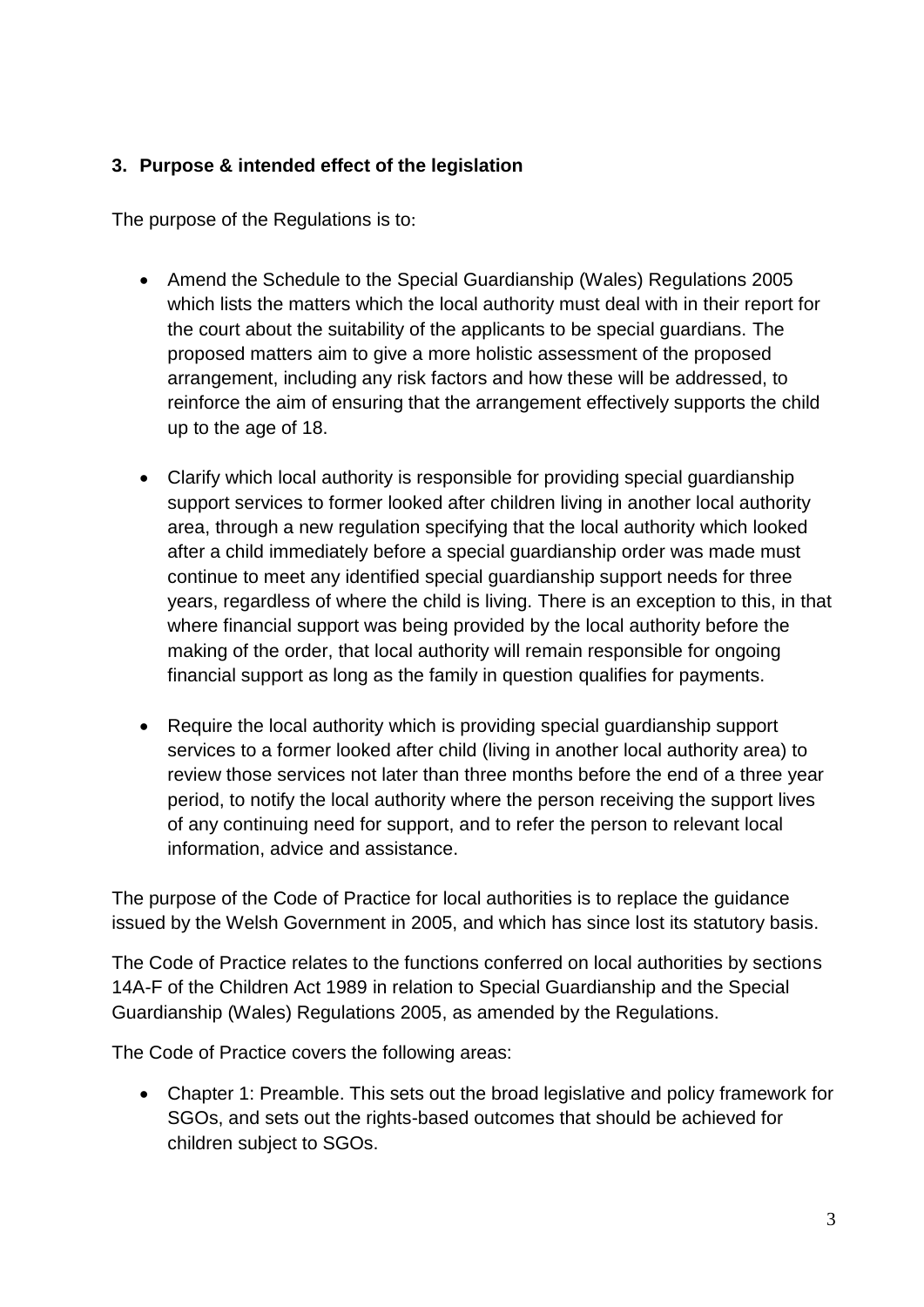- Chapter 2: Assessment of suitability and reports to the court. This chapter includes how applications for SGOs are made (in both private and public law), how local authorities must assess the suitability of prospective special guardians, and the content of reports to the court. The prescribed matters, including those additional matters inserted through the Regulations, are set out in an Annex to the Code of Practice.
- Chapter 3: Provision of support services. This chapter requires local authorities to consider the needs of special guardians when securing their information, advice and assistance service, and to signpost special guardians to accessible and independent sources of advice. It covers the special guardianship support services prescribed in the 2005 Regulations, and sets out how local authorities must go about planning and providing these services.
- Chapter 4: Assessment of support services. This chapter sets out the arrangements for assessing the needs of those eligible for special guardianship support services. It clarifies which is the responsible local authority, describes the assessment procedure, and provides guidance on meeting care and supporting needs, including the link with care and support provided under the Social Services and Well-being (Wales) Act 2014.

This chapter introduces a specific requirement on local authorities to make children, prospective special guardians and other family members aware of their entitlement to request an assessment for special guardianship support services. This is a new requirement, not found in the original statutory guidance published in 2005. It formed part of the consultation undertaken in the autumn 2017.

 Chapter 5: Financial support. This chapter sets out the circumstances in which financial support can be paid to special guardians or prospective special guardians, and the factors a local authority must take into account when determining the amount. It explains what is meant by 'financial support', and provides guidance on financial support for foster carers who become special guardians.

.

- Chapters 6-8. These chapters set out the procedure for notifying a special guardian of the outcome of an assessment for support services, and the opportunity for making representations; notification of decisions regarding special guardianship support services; and general requirements regarding the giving of information and notices.
- Chapter 9: Support services plan. This chapter sets out when a plan should be prepared, who needs to be involved, what the plan must contain, and who must receive copies.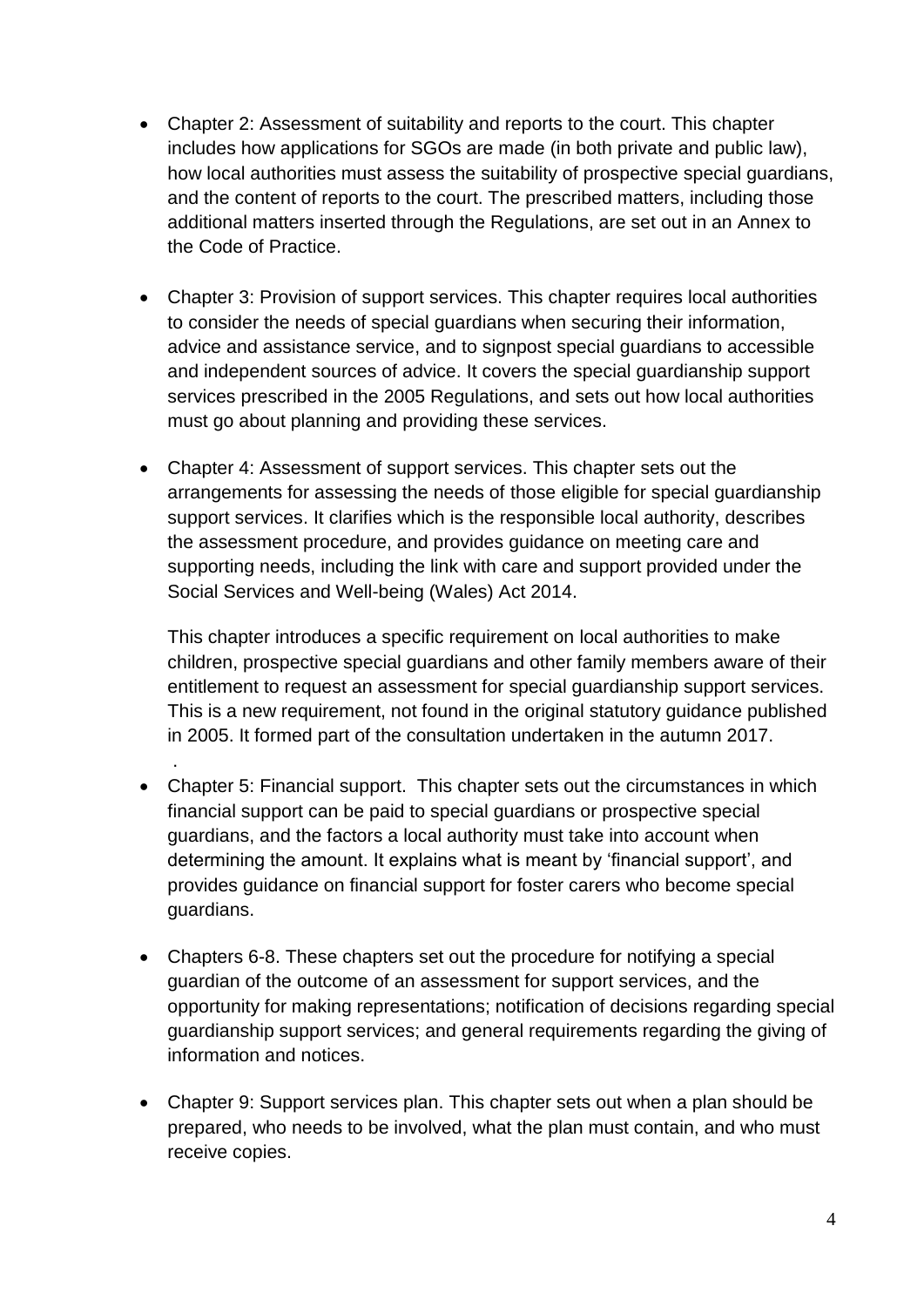- Chapter 10: Review of support services. This chapter sets out the requirements on local authorities to review special guardianship support services plans, including arrangements to review financial support where there has been a change of circumstances.
- Chapter 11: Former looked after children: services outside of area. This chapter sets out which local authority is responsible for providing special guardianship support services to a child who was a looked after child immediately before the SGO was made. It includes guidance on the changes made by the Regulations.
- Chapter 12: SGOs and leaving care. This chapter covers a local authority's duty towards a young person aged 16-21 who was subject to a SGO and who was a looked after child immediately before the SGO was made. These young people come within the definition of 'category 5 young person' in section 104 of the Social Services and Well-being (Wales) Act 2014, and this chapter should be read in conjunction with the Code of Practice relating to Part 6 of that Act (chapter 5, 'Leaving Care').
- Chapter 13: Complaints and representations. This chapter deals with complaints and representations about special guardianship support services.

### **4. Consultation**

The Regulations and Code of Practice were subject to a formal 12 week consultation between 4 September and 27 November 2017.

35 responses were received, 8 from individuals and the rest from organisations. These included 9 local authorities, the Children's Commissioner for Wales, CASCADE (Children's Social Care Research and Development Centre, Cardiff University), and voluntary organisations including the Fostering Network and Children in Wales, both of which had held consultation events with special guardians and former foster carers.

The proposed change to the Regulations, which concerned responsibility for supporting former looked after children, received broad support and is being introduced via the Regulations without further changes.

As a result of the consultation, two relatively minor changes were made to Regulation 4, on matters to be considered in reports to the court.

Changes were also made to the Code of Practice following consultation, in areas that were considered to need strengthening or greater clarification regarding guidance to local authorities. The proposal to include a new requirement for local authorities to